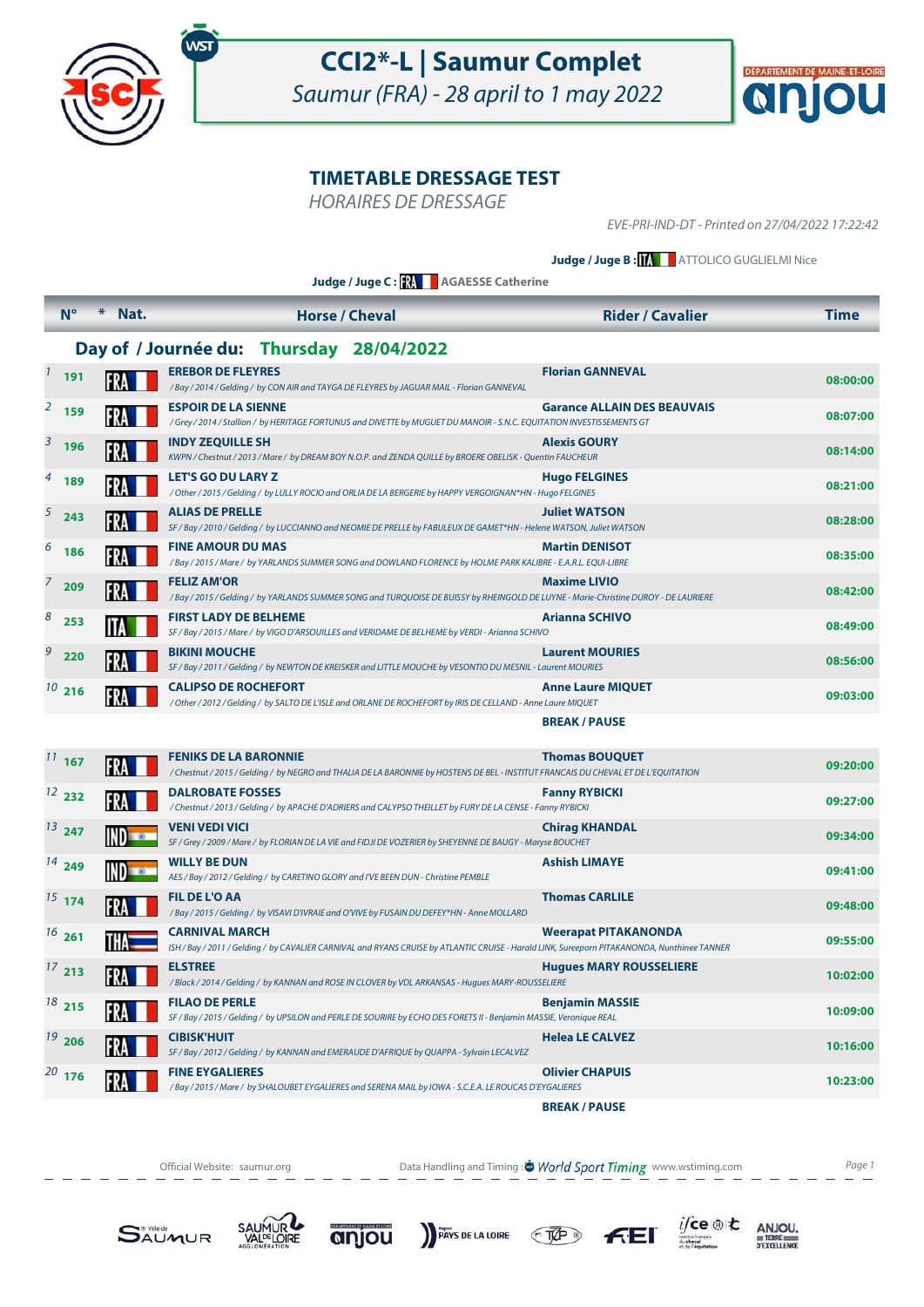



HORAIRES DE DRESSAGE

EVE-PRI-IND-DT - Printed on 27/04/2022 17:22:42

#### **Judge / Juge B : MATTOLICO GUGLIELMI Nice**

**Judge / Juge C : AGAESSE Catherine**

| $N^{\circ}$   | $*$<br>Nat. | <b>Horse / Cheval</b>                                                                                                                                                     | <b>Rider / Cavalier</b>               | <b>Time</b> |
|---------------|-------------|---------------------------------------------------------------------------------------------------------------------------------------------------------------------------|---------------------------------------|-------------|
| $21_{160}$    |             | <b>CORVET DE LA ROSIERE</b><br>SF / Other / 2012 / Gelding / by DAMIRO B and QONFETTI TOP by CHORUS DU THEILLET - Fabien AUBISSON                                         | <b>Fabien AUBISSON</b>                | 10:40:00    |
| $22$ 218      |             | <b>DELIRIUM DE BORDENAVE</b><br>SF / Other / 2013 / Gelding / by GALOPIN DU BIOLAY and EUSKERA by SARDANA PIERRE - S.C.E.A. LE HARAS DES SENS                             | <b>Agathe MONTAGNE</b>                | 10:47:00    |
| $^{23}$ 158   |             | <b>KISS MY JAMBO M</b><br>CDE / Bay / 2016 / Gelding / by INDRET DEL MASSET and NARDIJAMBO - Marti SALA BAYES                                                             | <b>Daniel SALA ALONSO</b>             | 10:54:00    |
| $24^{24}$ 239 |             | <b>GERARDO</b><br>/Bay / 2011 / Gelding / by TYGO and CLEOPATRA by SABLE ROSE - Marlene VALETTE                                                                           | <b>Marlene VALETTE</b>                | 11:01:00    |
| $25$ 252      |             | <b>QUILANDOZ</b><br>ZANG / Bay / 2002 / Gelding / by QUINAR Z and CORI by CALANDO I - CHIAPPERO REBECCA                                                                   | <b>Giulia MONTANI</b>                 | 11:08:00    |
| $^{26}$ 251   |             | <b>VIRIL PECCAU CH</b><br>CH / Bay / 2009 / Gelding / by ISHAN and N'A-T-ELLE PECCAU by BIG CAVALLIERI XX - Luca GUBELLINI                                                | <b>Giulia GUBELLINI</b>               | 11:15:00    |
| $^{27}$ 157   | <b>ESP</b>  | <b>MYVATN DE REMELLA</b><br>CDE / Bay / 2012 / Male / by REPERTOIRE 4 and DELTA QUEEN - Marti SALA BAYES                                                                  | <b>Alvaro SALA ALONSO</b>             | 11:22:00    |
| $^{28}$ 187   | FR.         | <b>DE LOREAN D'AUSTRAL</b><br>/ Other / 2013 / Mare / by RINALDO ROUGE*ENE-HN and GRACE DE GRANDRY by BAYARD D'ELLE*ECOLIT - Lilou DUCASTAING                             | <b>Lilou DUCASTAING</b>               | 11:29:00    |
| $29$ 201      |             | <b>FIDJI DE RIVERLAND</b><br>/Bay / 2015 / Gelding / by JADIS DE TOSCANE and FOLIE PIERREVILLE by QUITO DE BAUSSY - Cecile VILLETON, Christophe VILLETON, Oceane VILLETON | <b>Ronan JOUAULT</b>                  | 11:36:00    |
| $30^{30}$ 153 | ESP         | <b>KIEKEBOE W</b><br>AES / Chestnut / 2015 / Male / by QUINT and TEZWIGGY by GUIDAM - Ana Maria CABALLER REVENGA                                                          | <b>Alvaro BLANCO- TRABA CENTENERA</b> | 11:43:00    |
|               |             |                                                                                                                                                                           | <b>BREAK/PAUSE</b>                    |             |
| $31$ 164      |             | <b>FLYER DU PEYNAC</b><br>/ Other / 2015 / Stallion / by GRAFENSTOLZ and IRCHNUM DE LA FONT by VEGANUM*HN - Marie BERTRAND                                                | <b>Marie BERTRAND</b>                 | 12:00:00    |
| $32^{169}$    |             | <b>CESAR DES HAUTS CRETS</b><br>SF / Other / 2012 / Gelding / by KORO D'OR and NAIKA DE KERSER by OBERON DU MOULIN - Alizee BOURGUET                                      | <b>Alizee BOURGUET</b>                | 12:07:00    |
| $33$ 221      |             | <b>DAYFIFLY DU VAUGUEUX</b><br>/ Chestnut / 2013 / Gelding / by LABRADOR DE BREKKA and HARMONIE DE ROCHE by VOLCAN DE FONTENEL - Frederic MURAT                           | <b>Arthur MURAT</b>                   | 12:14:00    |
| $34$ 254      |             | <b>EZEKIEL DE BAGNEUX</b><br>/Grey / 2014 / Mare / by UPSILON and LIMERICK DE BAGNEUX by VELOCE DE FAVI - Fanny HAMELIN BOYER                                             | <b>Fanny HAMELIN BOYER</b>            | 12:21:00    |
| $35$ 205      |             | <b>AMISTAR DEBOHEME</b><br>SF / Bay / 2010 / Gelding / by BARBARIAN and FLASH DANCE II by VICOMTE MANCIAIS - Ainhoa LASSERRE                                              | <b>Ainhoa LASSERRE</b>                | 12:28:00    |
| $36$ 197      | FRA         | <b>TITANGE DU LEVANT</b><br>/ Bay / 2007 / Mare / by IOLISCO DE QUINHON*HN and LA PAQUINE by CADOUDAL - Geoffroy GREAU                                                    | <b>Geoffroy GREAU</b>                 | 12:35:00    |
| $37$ 193      |             | <b>VADO VIA DE BONNIERES</b><br>/Bay / 2009 / Mare / by ZANDOR Z and OCEANE DE TERLONG by ROYAL FEU - Simon GIROD                                                         | <b>Simon GIROD</b>                    | 12:42:00    |
| $38$ 162      |             | <b>DEALER OF LOVE</b><br>/ Other / 2013 / Gelding / by QUATRO DE RIVERLAND and MISS ROUGE by OBERON DU MOULIN - Paul BARRET                                               | <b>Paul BARRET</b>                    | 12:49:00    |
| $39$ 166      |             | <b>FEARGHAS DE FRAJUS</b><br>/Bay/2015/Gelding/by KALASKA DE SEMILLY and AUTHENTIC DE FRAJUS by JAGUAR MAIL - Catherine BEZARD                                            | <b>Brieuc BEZARD</b>                  | 12:56:00    |
| $40^{40}$ 258 | SUI         | <b>FALCO DU HANS</b><br>/Black / 2012 / Stallion / by FLORISCOUNT and CLASSIC by DE NIRO - Andrea RITZMANN                                                                | <b>Robin SUTER</b>                    | 13:03:00    |
|               |             |                                                                                                                                                                           | <b>BREAK / PAUSE</b>                  |             |
| $41$ 255      | NED=        | <b>PRINCESS CANNA</b><br>KWPN / Bay / 2011 / Mare / by BUSTIQUE and ASTRAEA by PADINUS - Jack BUIJNSTERS, Katja HARTMAN                                                   | <b>Puck BUIJNSTERS</b>                | 15:40:00    |

Official Website: saumur.org **Data Handling and Timing : World Sport Timing** www.wstiming.com Page 2











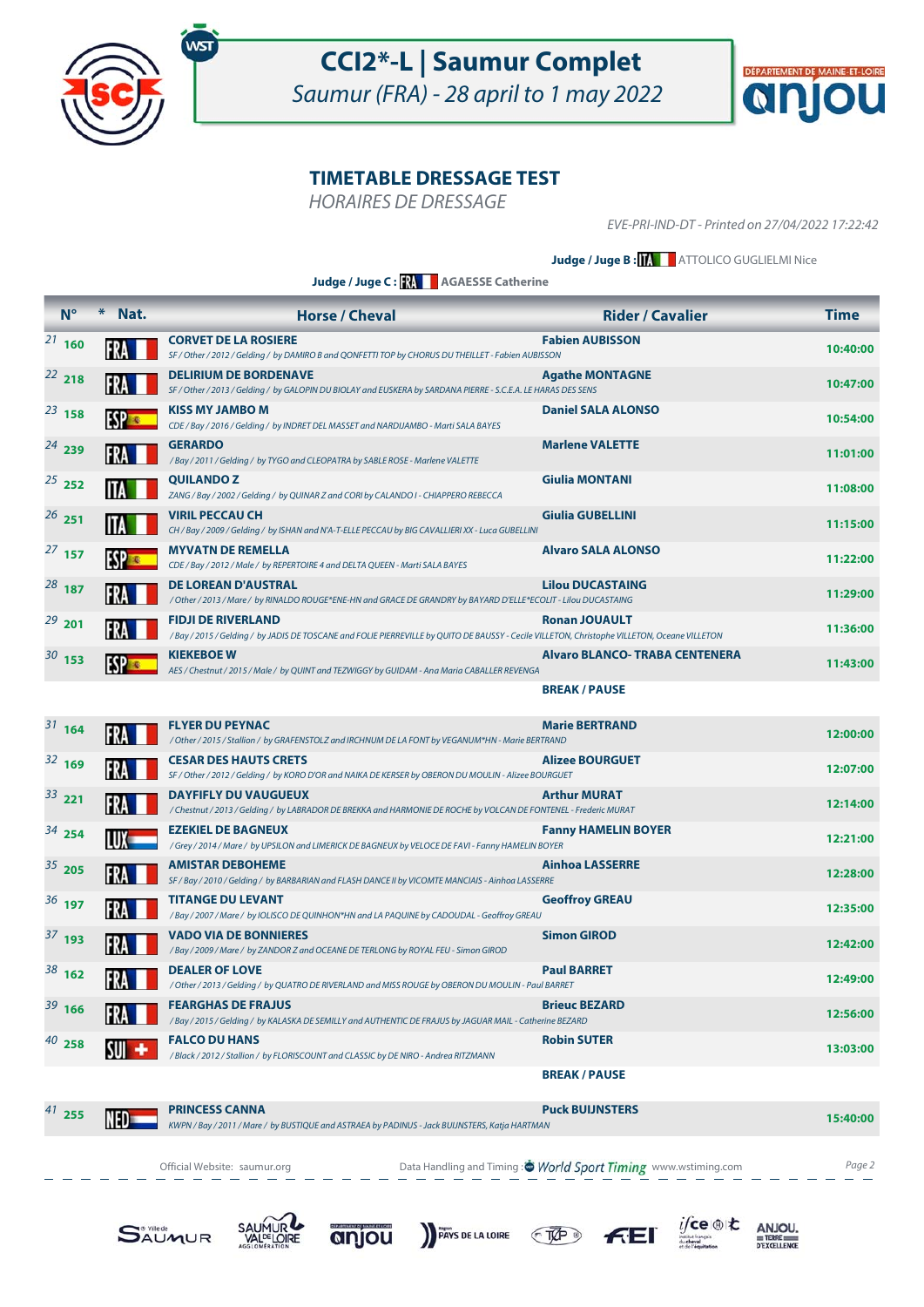



HORAIRES DE DRESSAGE

EVE-PRI-IND-DT - Printed on 27/04/2022 17:22:42

**Judge / Juge B : MATTOLICO GUGLIELMI Nice** 

**Judge / Juge C : AGAESSE Catherine**

| $N^{\circ}$   | ⋇<br>Nat. | <b>Horse / Cheval</b>                                                                                                                                      | <b>Rider / Cavalier</b>            | <b>Time</b> |
|---------------|-----------|------------------------------------------------------------------------------------------------------------------------------------------------------------|------------------------------------|-------------|
| $42_{\,}$ 200 |           | <b>DEMIE LUNE DE BUISSY</b><br>/Grey / 2013 / Mare / by OLALA DE BUISSY and MYRIADE DU BARBET by FUSAIN DU DEFEY*HN - S.A.R.L. ACTEQ ZI                    | <b>Zoe IVARS</b>                   | 15:47:00    |
| $43$ 227      |           | <b>KIRWAN</b><br>/Bay / 2015 / Gelding / by CONNECT and GAYETTE by NUMERO UNO - Patrick POULARD                                                            | <b>Patrick POULARD</b>             | 15:54:00    |
| $44$ 198      |           | <b>ANGLO DU MAZES</b><br>AA / Chestnut / 2010 / Gelding / by QUERCUS DE MAURY and IMAGINE DU JARD by PITCHOUNET - Margaux GUADAGNINO                       | <b>Margaux GUADAGNINO</b>          | 16:01:00    |
| $45$ 222      |           | <b>DIRTY OLD TOWN</b><br>ISH / Grey / 2015 / Gelding / by CRUISING AMBASSADOR and PUISSANCE ROYALE by PUISSANCE - Benedicte NICOLAS DE MONVAL              | <b>Astier NICOLAS</b>              | 16:08:00    |
| $46$ 152      |           | <b>ELITE DE LA MOULINE</b><br>SF / Other / 2014 / Gelding / by ELDORADO DE HUS and SAMBA DU LATTAY by JOERIS - E.A.R.L. ECURIE AJC                         | <b>Jonathan CISTERNA LARIVIÈRE</b> | 16:15:00    |
| $47$ 172      |           | LE VIKING D'ENGANE Z<br>/Bay / 2009 / Gelding / by LUPICOR and UNEDEGUNE by KIGALI - Bruno BUISSON, Sandra BUISSON                                         | <b>Amelie BUISSON</b>              | 16:22:00    |
| $48$ 180      |           | <b>FLOWER DU GEVAUDAN</b><br>/Bay / 2015 / Mare / by CONTENDRO*GFE and ROLLPOM DU GEVAUDAN by DUM'POM - Maxime AUPIED                                      | <b>Mathieu CHOMBART</b>            | 16:29:00    |
| $49$ 260      |           | <b>CLAIR DE LUNE BLANC RW</b><br>TRAK / Grey / 2013 / Mare / by HIRTENTANZ 2 and COLOURED MOONLIGHT by CAMARO 54 - Royal Stable Unit                       | <b>Preecha KHUNJAN</b>             | 16:36:00    |
|               |           |                                                                                                                                                            | <b>BREAK/PAUSE</b>                 |             |
| $50^{182}$    |           | <b>BEAU DE GRAIN</b><br>/Bay/2011/Gelding/by DAMIRO B and QOCO AMA by YOKOHAMA - Josephine COULEE                                                          | <b>Josephine COULEE</b>            | 16:53:00    |
| $51$ 259      |           | <b>NIMBLE VAN HET EKSTERHOF</b><br>BWP / Grey / 2013 / Mare / by QUICKFEUER and BALOU by ROTSPON - Royal Stable Unit                                       | <b>Supap KHAW - NGAM</b>           | 17:00:00    |
| $52$ 171      |           | <b>CARTOUCHE DE NAMYERE</b><br>SF / Bay / 2012 / Gelding / by DIAMANT DE SEMILLY and URSULAM DES ETISSES by CARNUTE - Marine BOUVET                        | <b>Marine BOUVET</b>               | 17:07:00    |
| $53$ 195      |           | <b>FISTON DES LOGES AA</b><br>/Chestnut/2015/Gelding/ by UPSILON and NAIADE DE LA BELLONE by RYON D'ANZEX - Jean Pierre BENDINELLI, Eliane BENDINELLI      | <b>Alexis GOURY</b>                | 17:14:00    |
| $^{54}$ 154   |           | <b>VIVALDY D'AUROIS</b><br>SF / Bay / 2009 / Stallion / by GLAMOUR MARGOT and ELNA DE PERRAZ by POLACK II - Virginia CAO MORAL                             | <b>Iria COBOS CAO</b>              | 17:21:00    |
| $55$ 235      |           | <b>FRUIT DE CORDELLES</b><br>/ Chestnut / 2015 / Stallion / by UN DOLLAR DE BLONDEL and ROSE DE CORDELLES by JAGUAR MAIL - EARL DE CORDELLES, Lionel GUYON | <b>Christopher SIX</b>             | 17:28:00    |
|               |           |                                                                                                                                                            | <b>BREAK/PAUSE</b>                 |             |

Official Website: saumur.org **Data Handling and Timing : World Sport Timing** www.wstiming.com Page 3













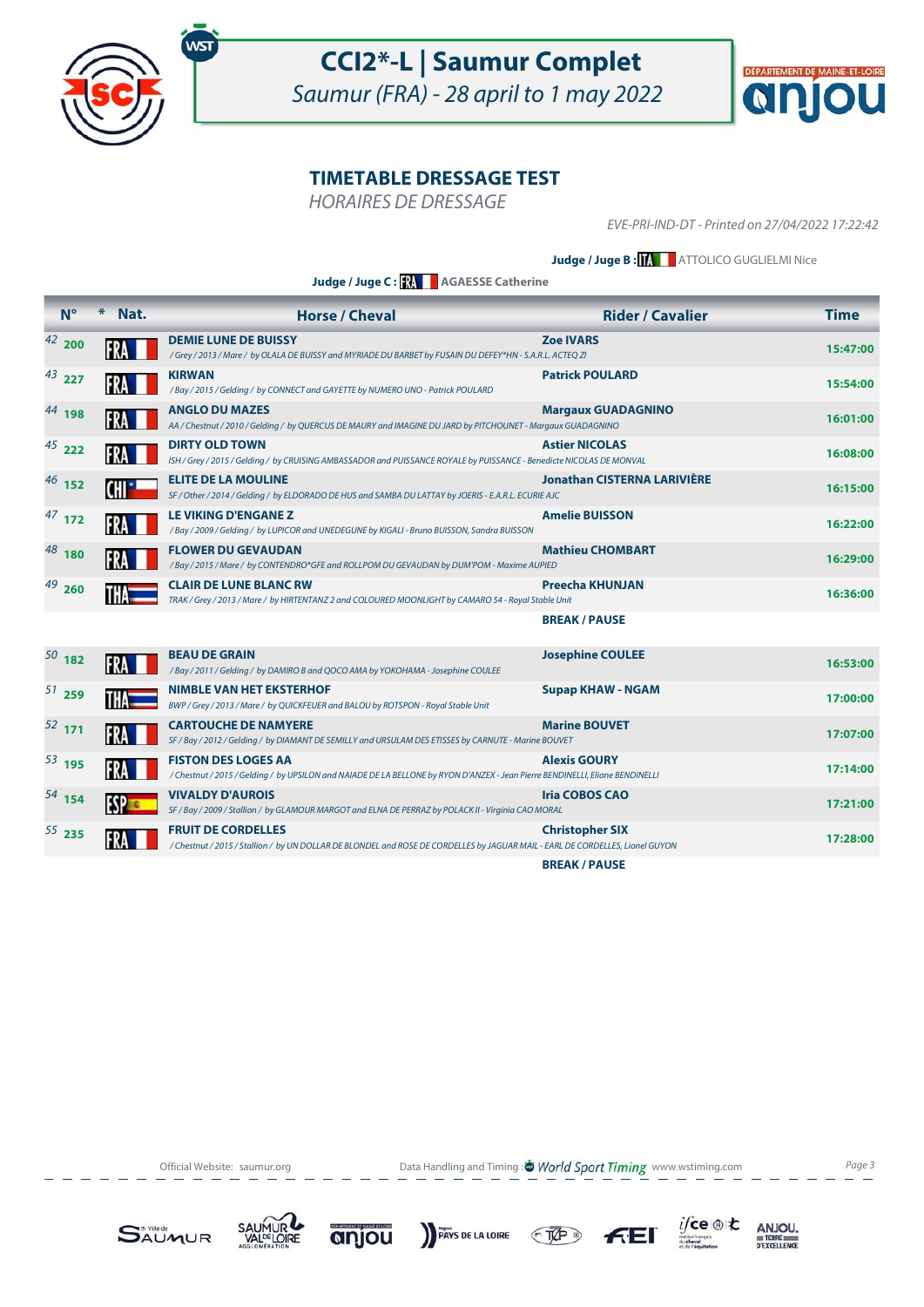



HORAIRES DE DRESSAGE

EVE-PRI-IND-DT - Printed on 27/04/2022 17:22:42

**Judge / Juge B : MATTOLICO GUGLIELMI Nice** 

**Judge / Juge C : AGAESSE Catherine**

|              | $N^{\circ}$<br>$*$      | Nat.            |                                                                 | <b>Horse / Cheval</b> |                                                                                                                  | <b>Rider / Cavalier</b>                                                                                                                                           | <b>Time</b> |
|--------------|-------------------------|-----------------|-----------------------------------------------------------------|-----------------------|------------------------------------------------------------------------------------------------------------------|-------------------------------------------------------------------------------------------------------------------------------------------------------------------|-------------|
|              |                         |                 | Day of / Journée du:                                            | <b>Friday</b>         | 29/04/2022                                                                                                       |                                                                                                                                                                   |             |
| $56$ 231     |                         |                 | <b>FEELING TONICK</b>                                           |                       |                                                                                                                  | <b>Simon ROBICHON</b><br>SF / Bay / 2015 / Mare / by JAGUAR MAIL and HAWAI DES PESQUIES by GAVERLYS DU CERCLE - Sylviane CASPER, Tiphaine CHARRIER, Rodolphe PUIG | 08:00:00    |
| $57$ 212     |                         |                 | <b>CELESTE DU BAILLY</b>                                        |                       | / Bay / 2012 / Mare / by QUI SERA DE L'ARC and VALE FLEURI by VATOUT - Lucie MARCEL, Claudine PALMADE            | <b>Lucie MARCEL</b>                                                                                                                                               | 08:07:00    |
| $58$ 183     |                         |                 | <b>CRACK D'AURICALE</b>                                         |                       | /Bay / 2012 / Gelding / by CONTROE and JACOLINE by GRAND TRESOR - Clement DAVID                                  | <b>Clement DAVID</b>                                                                                                                                              | 08:14:00    |
| $59$ 233     |                         |                 | <b>FLASH'S DREAM</b>                                            |                       | / Grey / 2015 / Gelding / by REVE DU PARADIS and ARIA by SKIPPY II - Carole SANS, Eddy SANS                      | <b>Eddy SANS</b>                                                                                                                                                  | 08:21:00    |
| $60$ 156     | <b>ESP<sub>ES</sub></b> |                 | <b>BOHEMIA</b><br>/Grey / 2010 / Mare / - Abdul MARTINEZ CASTRO |                       |                                                                                                                  | <b>Amaia MARTINEZ AVALOS</b>                                                                                                                                      | 08:28:00    |
| $61$ 151     | BUI                     |                 | <b>SURTLE BOWL</b>                                              |                       | /Bay / 2013 / Gelding / by TURTLE BOWL and SUPER LINA - Konstantin GEORGIEV                                      | <b>Konstantin GEORGIEV</b>                                                                                                                                        | 08:35:00    |
| $62$ 234     | FRA                     |                 | <b>FLORA DES AUBIERS</b>                                        |                       |                                                                                                                  | <b>Julie SIMONET</b><br>/Bay / 2015 / Mare / by UPSILON and NIDAME DU REVERDY by QUIDAM DE REVEL - Julie SIMONET, Karine LARRAZET, Luc SIMONET                    | 08:42:00    |
| $63$ 244     |                         | GR <sub>1</sub> | <b>MISS ISSYMUS</b><br>/ Other / 2010 / Mare / - Jane STOREY    |                       |                                                                                                                  | <b>Jane STOREY</b>                                                                                                                                                | 08:49:00    |
| $64$ 228     |                         |                 | <b>CASANOVA D'EMS</b>                                           |                       | SF / Other / 2012 / Gelding / by ELAN DE LA COUR and HAUTE COUR by TANGO DE BREJOUX - Emmanuel QUITTET           | <b>Valentin QUITTET ESLAN</b>                                                                                                                                     | 08:56:00    |
| $65$ 188     |                         |                 | <b>TULLAHER SUNRISE</b>                                         |                       |                                                                                                                  | <b>Lilou DUCASTAING</b>                                                                                                                                           | 09:03:00    |
|              |                         |                 |                                                                 |                       |                                                                                                                  | ISH / Bay / 2008 / Gelding / by SHANNONDALE SARCO ST GHYVAN and ASHLEA PRIMROSE by FLAGMOUNT KING_- Celine SEMPE<br><b>BREAK/PAUSE</b>                            |             |
| 66 229       |                         |                 | <b>VERTIGE DU TERGUER</b>                                       |                       |                                                                                                                  | <b>Thomas RAMBEAULT</b>                                                                                                                                           | 09:20:00    |
| $67$ 240     |                         |                 | <b>EDELWEIS POMPADOUR AA</b>                                    |                       | SF / Chestnut / 2009 / Mare / by SIR DONNERHALL and DONNA AMORE by DON GREGORY - Thomas RAMBEAULT                | <b>Thibaut VALLETTE LT COL</b>                                                                                                                                    | 09:27:00    |
| $68^{9}$ 248 |                         |                 | <b>DINARD PEGUIGNON</b>                                         |                       | /Bay / 2015 / Gelding / by UPSILON and ETERNELLE by QLONDIKE*HN - Thierry LEROY                                  | <b>Ashish LIMAYE</b>                                                                                                                                              | 09:34:00    |
| $69$ 225     |                         |                 | <b>EOLE DE PATOUQUET AA</b>                                     |                       | SF / Other / 2013 / Stallion / by LUX Z and VERSION D'ISCLA by DIAMANT DE SEMILLY - Ashish LIMAYE                | <b>Xavier PION</b>                                                                                                                                                |             |
| $70$ 192     |                         |                 | <b>MAYBE TONIGHT DU CASTAY</b>                                  |                       | / Chestnut / 2014 / Gelding / by DAMIRO B and ORANE DE LANCEL'OR by KIM DU MAURY - Lucie PARESYS                 | <b>Marlene GARCIA</b>                                                                                                                                             | 09:41:00    |
| $71$ 217     | FRA                     |                 | <b>CASH</b>                                                     |                       | BWP / Chestnut / 2012 / Mare / by PRESIDENT and NURLYN by HOLLYWOOD - Solenn FLEUROUX                            | <b>Agathe MONTAGNE</b>                                                                                                                                            | 09:48:00    |
|              |                         |                 | <b>FIDE JY</b>                                                  |                       | HOLST / Bay / 2009 / Gelding / by CASCARI and TAISIERIN by CANTURO*BOIS MARGOT - Jean Jacques MONTAGNE           | <b>Alexis LEMAIRE</b>                                                                                                                                             | 09:55:00    |
| $72$ 207     |                         |                 |                                                                 |                       | / Other / 2015 / Gelding / by UPSILON and OBSCURE by ROBIN DES CHAMPS - SYNDICAT FIDEJY, Alexis LEMAIRE          |                                                                                                                                                                   | 10:02:00    |
| 73236        |                         |                 | <b>UPSAS TIENTE</b>                                             |                       | SF / Chestnut / 2008 / Gelding / by FLIPPER D'ELLE*HN* and GIRALDIA by QUELMEK - Nathalie SOULET, Patrice SOULET | <b>Dorian SOULET</b>                                                                                                                                              | 10:09:00    |
| $74$ 199     |                         |                 | <b>DON'T EXPLAIN</b>                                            |                       | / Other / 2013 / Stallion / by UN PRINCE DE SISSE*ENE-HN and LITTLE RICHARD by RICHARD - Tiphaine HURET          | <b>Timothee HURET</b>                                                                                                                                             | 10:16:00    |
| $^{75}$ 165  |                         |                 | <b>VALICA DE NAZCA</b>                                          |                       | /Chestnut / 2009 / Mare / by TIGRIS and FEDORA DE PETRA by VEGANUM*HN - Catherine BEZARD                         | <b>Awen BEZARD</b>                                                                                                                                                | 10:23:00    |
|              |                         |                 |                                                                 |                       |                                                                                                                  | <b>BREAK/PAUSE</b>                                                                                                                                                |             |

Official Website: saumur.org **Data Handling and Timing : World Sport Timing** www.wstiming.com Page 4













 $\begin{array}{r}\nANJOU, \\
# \text{TERE} \\
 \hline\n\n \text{PEXCELLENCE}\n\end{array}$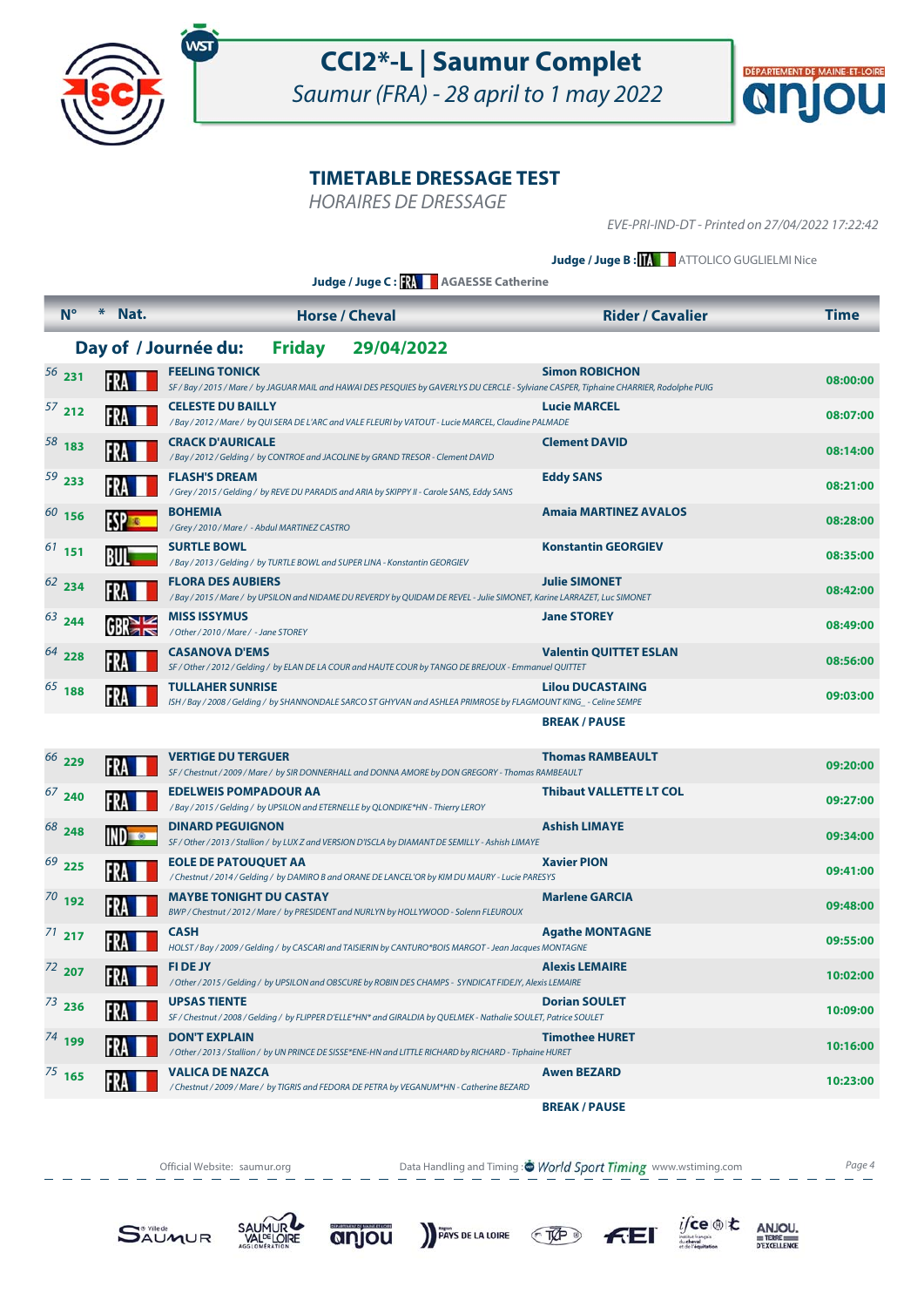



HORAIRES DE DRESSAGE

EVE-PRI-IND-DT - Printed on 27/04/2022 17:22:42

#### **Judge / Juge B : | ATTOLICO GUGLIELMI Nice**

**Judge / Juge C : AGAESSE Catherine**

| $N^{\circ}$ | $\ast$<br>Nat. | <b>Horse / Cheval</b>                                                                                                                                         | <b>Rider / Cavalier</b>      | <b>Time</b> |
|-------------|----------------|---------------------------------------------------------------------------------------------------------------------------------------------------------------|------------------------------|-------------|
| $76$ 208    |                | <b>DIAMOND PROMISED</b><br>/ Other / 2013 / Mare / by JAGUAR MAIL and FIDJI DE VOZERIER by SHEYENNE DE BAUGY - Maryse BOUCHET                                 | <b>Cassandre LESCAUWIER</b>  | 10:40:00    |
| $77$ 155    | <b>FSP</b>     | <b>IPLOT T</b><br>KWPN / Bay / 2013 / Male / by PLOT BLUE and QUIRADO - Hodei LOZANO ARKAUTE                                                                  | <b>Hodei LOZANO ARKAUTE</b>  | 10:47:00    |
| $78$ 237    |                | <b>MERALDIK DE FAY Z</b><br>/Bay / 2014 / Stallion / by MASTER VAN DE HELLE and HALKA B by HERALDIK - Pierre SOUVESTRE, Sophie SOUVESTRE                      | <b>Sophie SOUVESTRE</b>      | 10:54:00    |
| $79$ 184    |                | <b>ECLIPSE DE LA GARE</b><br>SF / Other / 2014 / Mare / by ELDORADO DE HUS and GALIANE DE LABUTTE by PENDJAD DU RIOU - Lylou DELAHAYE                         | <b>Lylou DELAHAYE</b>        | 11:01:00    |
| $80$ 185    | FR             | <b>EPSILON D'EMS AA</b><br>/ Bay / 2014 / Gelding / by FUSAIN DU DEFEY*HN and IDOLE D'EMS by FAYRILAND II - Estelle DENISOT, Martin DENISOT                   | <b>Martin DENISOT</b>        | 11:08:00    |
| $81$ 257    |                | <b>CASSOVIA DESPAGNE</b><br>SF / Bay / 2012 / Gelding / by QUINTUS V/D DWERSE HAGE and IGUASU by AUBRILLO - Markus GAUTSCHI                                   | <b>Markus GAUTSCHI</b>       | 11:15:00    |
| $82$ 223    |                | <b>LUGANOZ</b><br>/Bay/2015/Gelding/by CAREMBAR DE MUZE and PATCHOULIE by POLYDOR - Nevine CHATILA, Maxime PASCAL                                             | <b>Maxime PASCAL</b>         | 11:22:00    |
| $83$ 241    |                | <b>DUNE DU SAULE</b><br>/ Chestnut / 2013 / Mare / by AZZURO CLASSICO 2 and LOUNA DU SAULE by URI DU LONGBOST - Koris VIEULES                                 | <b>Koris VIEULES</b>         | 11:29:00    |
| $84$ 211    |                | <b>SHE'S THE ONE</b><br>/Bay / 2015 / Mare / by JAGUAR MAIL and ONE TO WATCH - Gaspard MAKSUD                                                                 | <b>Gaspard MAKSUD</b>        | 11:36:00    |
| $85$ 263    |                | <b>USTER DE CHANAY</b><br>SF / Chestnut / 2008 / Gelding / by NEGUS DE B'NEVILLE*HN and IRONNE DE CHANAY by CLYDE DE LA COMBE - Harald LINK, Nunthinee TANNER | <b>Korntawat SAMRAN</b>      | 11:43:00    |
|             |                |                                                                                                                                                               | <b>BREAK / PAUSE</b>         |             |
| $86$ 161    |                | <b>COUPD'COEUR D'ALBIZIA</b><br>/ Bay / 2012 / Stallion / by CALIDOS and SINFONIE D'ALBIZIA by JAGUAR MAIL - Vincent DERVILLE                                 | <b>Frederic BARBARIN</b>     | 12:00:00    |
| $87$ 230    |                | <b>FIREBALL</b><br>/ Other / 2015 / Stallion / by UPSILON and KASSIA DE RANVILLE by CHRONOS DE NABOUT - E.A.R.L. VERONIQUE REAL                               | <b>Veronique REAL</b>        | 12:07:00    |
| 88219       |                | <b>VIKI DE DINIO</b><br>/Bay / 2009 / Mare / by NINIO DE ROX and DIXI D'EMRA by SOIR D'AVRIL V*HN - Tiffany MOULIN                                            | <b>Tiffany MOULIN</b>        | 12:14:00    |
| $89$ 210    |                | <b>O-FINE ART BOIS MARGOT Z</b><br>/Bay / 2015 / Gelding / by QUANTUM and VESTALE BOIS MARGOT by L'ARC DE TRIOMPHE*BOIS MARGOT - S.C.E.A. EQUI FINE           | <b>Maxime LIVIO</b>          | 12:21:00    |
| $90$ 179    |                | <b>FALSTERBO D'ORMONT</b><br>/Chestnut/2015/Gelding/ by DIAMANT DE SEMILLY and QUETTY D'ALTENBACH by CALVARO - S.C.E.A. D'ORMONT                              | <b>Eve Marine CHEDEVILLE</b> | 12:28:00    |
| $91$ 224    |                | <b>ALIZE DES FLEURIS</b><br>SF / Other / 2010 / Mare / by NINIO DE ROX and CHLOE DES FLEURIS by PERSAN II - Laurence MALVAUX, Candice PEREZ                   | <b>Candice PEREZ</b>         | 12:35:00    |
| $92$ 246    |                | <b>TODD DE SUZAN</b><br>AA / Bay / 2007 / Gelding / by ORPHEE DU FAGET and MILLIKAN DE SUZAN by RYON D'ANZEX - Catherine NAULEAU                              | <b>Capt Yashdeep AHLAWAT</b> | 12:42:00    |
| $93$ 242    | FR             | <b>TINA DE LABLANQUERIE</b><br>/ Chestnut / 2007 / Mare / by PYGARGUE DU MAURY and CHIQUITA - Alexis WAGNON, Sandrine WAGNON                                  | <b>Maelys WAGNON</b>         | 12:49:00    |
| $94$ 214    |                | <b>FIGARO FONROY</b><br>SF / Chestnut / 2015 / Gelding / by HUPPYDAM DES HORTS and NENETTE FONROY by OBERON DU MOULIN - Aurelie LOSIN                         | <b>Benjamin MASSIE</b>       | 12:56:00    |
| $95$ 181    |                | <b>ET HOP BIBOULET AA</b><br>/ Other / 2014 / Stallion / by ORIENT DU PY and ECUADORA by QLONDIKE*HN - Laura CLOUTE                                           | <b>Laura CLOUTE</b>          | 13:03:00    |
|             |                |                                                                                                                                                               | <b>BREAK / PAUSE</b>         |             |

 **Charlotte WESTORI D'ECLIPSE 245 Charlotte WESTON** *17:55:00* **CHATENAY by OLD CHATENAY and MERVEILLE DU CHATENAY by CAPRICIEUX DES SIX CENSES - Charlotte WESTON, Christina THORP** *17:55:00* 96 245

Official Website: saumur.org **Data Handling and Timing : World Sport Timing** www.wstiming.com Page 5